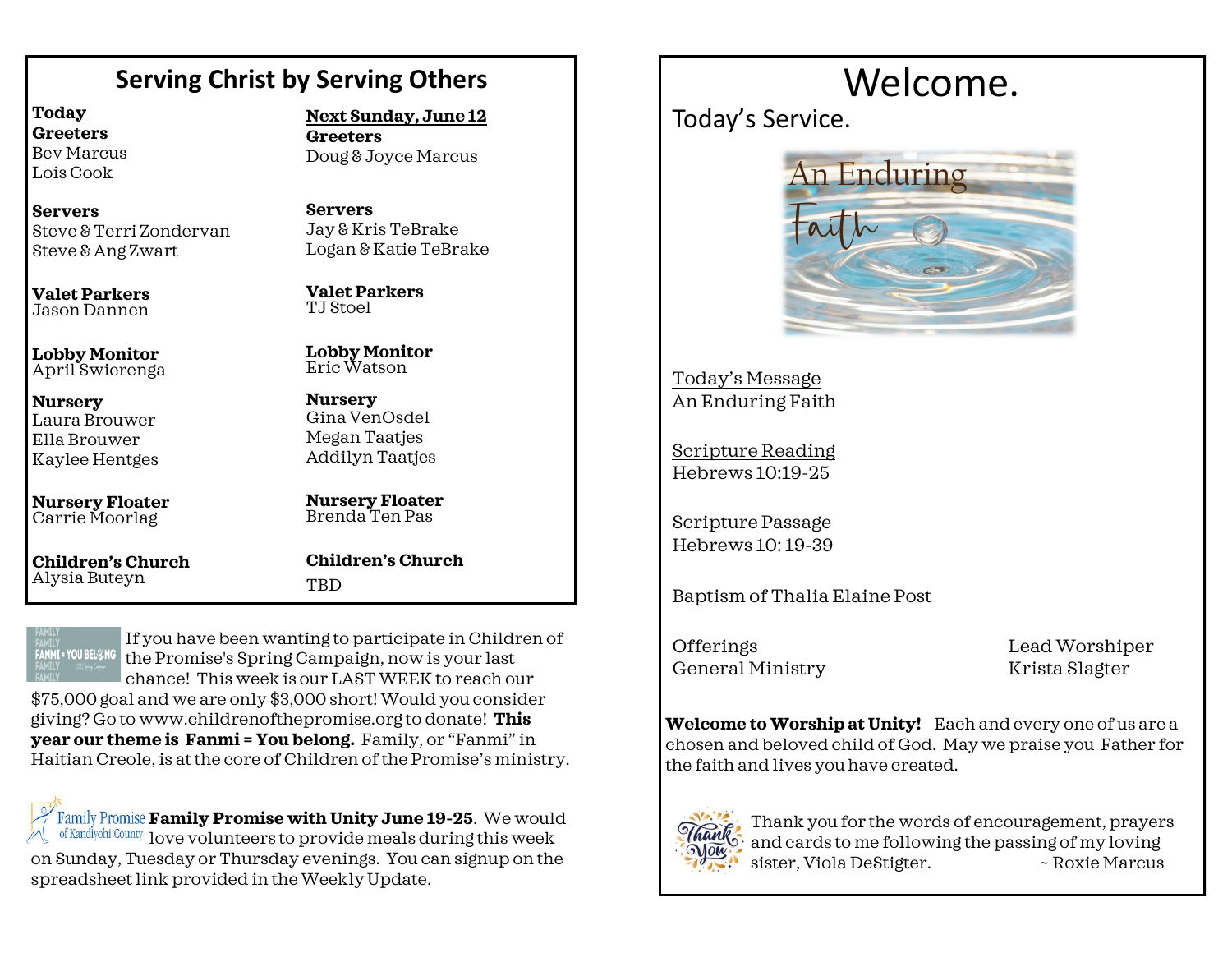

#### **Sunday (Today)**

**9:30a.m.:** Worship Celebration Children's Church for ages 3 to PreK will be during the service. Coffee Time - Fair Trade coffee by Dunn Bros.

#### **Monday**

**6:30p.m.:** Open Rock this week. Van will leave Unity at 6:00

#### **Wednesday**

**9:30-10:00a.m.:** 6th Graders Breakfast - see details below **6:30p.m.:** Ladies Bible Study meeting in the Council Room

**Friday 6:30a.m.:** Men's Bible Study



**Incoming 6th Graders are invited to a breakfast at Perkins in Willmar at 9:30-10:30 AM on June 8**. For those in the Prinsburg area, **a van will be leaving from Unity CRC at 9AM**. The breakfast will be an

opportunity to introduce new 6th graders to the ministry and give some info about the fun coming this Summer! Please RSVP by emailing SolidRYG@gmail.com.



**This Summer Solid Rock Youth Group** will be doing service days in our local area. We are calling it **Serve Local Summer**. The dates are not set yet, but if you or someone you know needs some help that teens could fill we would love to serve you (Ex: weeding, painting, house cleaning, etc). Please send

an email to solidryg@gmail.com with ways we can help or questions.

**Unity's 2021-22 General Fund budget** included \$45,360 for Missions. The bulk of this support went to missionaries and missions that are based outside of our area. Most of these we have supported for many years. Our annual support for these ranged from \$2200 to \$7500. *(Continue reading on other side of this sheet)*

#### **Missions Budget continued….**

They include:

· Bob Dykstra and his work with the Lac Courte Oreilles in northern Wisconsin

- · Children of the Promise in Logossette Haiti
- · Erik and Elle Brohaugh and their work in the Gambia
- John and Lori Ingles and their work in Cyprus
- · Ruth Veltkamp and her work with IMANI leaders in Africa
- Logossette Christian School

· Arrive Ministries Willmar and its outreach to recent immigrants in our area

· Jeff Schmitz and his work at United Campus Ministries

We also had an "Outreach" section in the mission's budget. We gifted each of the following 9 causes with \$400:

· MOMS – A ministry to new moms based at the Bunde CRC

· Cadets – A ministry to boys conducted jointly with First CRC Prinsburg

GEMS -- A ministry to girls conducted jointly with First CRC Prinsburg

· Haiti Literacy – A ministry that seeks to expand adult literacy in the Logossette Haiti area

· Hope Pregnancy – A ministry providing unplanned pregnancy services in the Willmar area

Family Promise of Kandiyohi County - A ministry providing short term housing and case management to the homeless population in the Willmar area

· Rey'a – A relationship-building ministry teaching sewing to East African immigrants

Bethany Christian Services - A ministry providing foster and adoption services

The Broken - A ministry to "the broken" led by Pastor Chris Alle

The Mission budget also adds \$1500 per year to our short-term mission fund. This fund welcomes applications for assistance with short-term mission trips by Unity members.

Thank you for your support of these ministries through your gifts to the general fund. Please continue to pray for these missionaries as well. They regularly ask for our prayers and thank us for partnering with them through our prayers.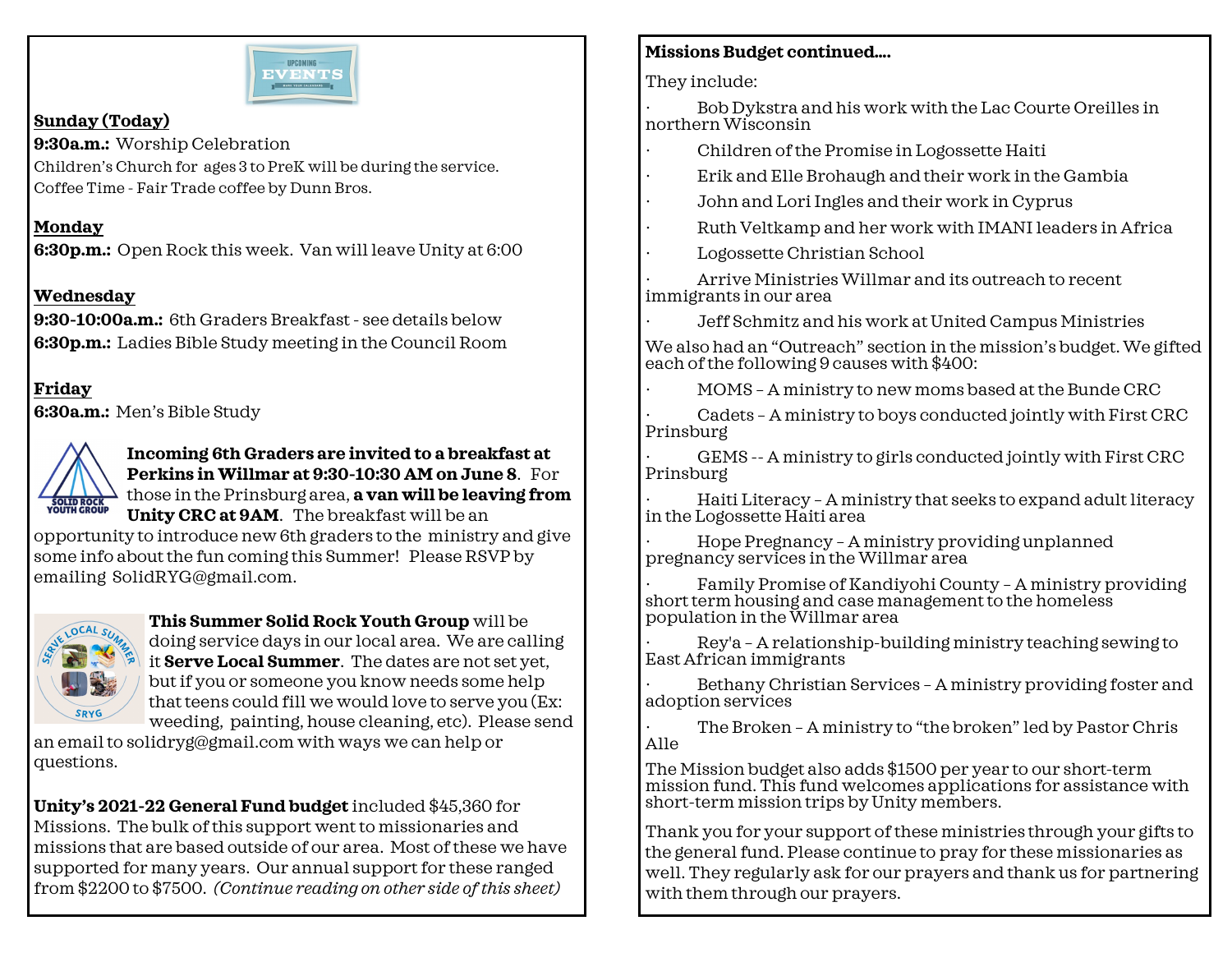### **Call to Prayer:**

We celebrate with **Levi & Katrina Post and their family** as they present **Thalia Elaine Post** for baptism today! May God's faithfulness from generation to generation be our joy today!

We continue to lift up **Tammy Elsing's father, Gary**, as he began treatments for cancer this week. May God grant healing mercies and abundant shalom for the journey ahead.

**Andi Brouwer, infant daughter of Neil & Hannah**, granddaughter of Dan & Sarah Brouwer, great-grand-daughter of Wilson & Linda Brouwer and Jeff & Jewel Plowman, remains hospitalized in Billings, MT but is improving significantly each day. They continue to explore a treatment plan that allows for antibiotic treatments and being at home at the same time. Pray for patience and peace through the process as the days can get long at the hospital with small children!

We join with our brothers and sisters in Christ at **Living Hope Church in Willmar** in praying for their pastor, **David Capistrant**, who suffered burns this past week following a propane stove explosion in their camper. He suffered burns on his legs and right arm and is currently being treated in a Duluth hospital. May God grant shalom, healing, and perseverance for the healing journey ahead.

May God continue to pour out His grace and love into the lives of those from our fellowship with ongoing needs. Please remember...

*Ray (& Sadie) Tellinghuisen Roger (& Linda) Ulferts Marilyn Wieberdink Willis (& Gret) Wubben John Negen Jeff (& Sheryl) Brown Jim Himmelspach Norm (& Val) Duininck Shirley Bonnema Dorothy Slagter Bob & Rosie Huizenga Tonya Larson's sister Deb* 

*Kerry's brother-in-law, Herm Mitch (& Pat) Marcus Gar (& Beth) Jasper Jim Ninneman Hub & Marilyn Wieberdink Betty Ammermann's sister, Pat Brenda Ten Pas' mother, Marian Randy (& Carla) Slagter Lauren Espinoza Logan Erickson Greg Verner's mom, Sharon Lois ' brother, Clarence Ledeboer*



**Trinity Hill Prayer Requests -** Pray that God would continue to lead them and empower them by His Spirit as they are sent into their neighborhoods and communities to share His love in word and deed.

Pray that the Spirit would help them connect with their neighbors and that they would be salt and light in the world.

Pray for their youth and children's ministries. Their GEMS program just wrapped up for the year. They have a new children's ministry during Sunday worship and they are planning Vacation Bible School for June 15-17 and 19. Pray that those ministries would grow and flourish and that many kids would hear and know about God's love for them.

Pray that God would lead them and provide for them as they consider their location long term. It could mean simply staying where they are, or perhaps moving a to a more permanent location that they could call their own. Pray for discernment and wisdom as they seek God's leading and that God would continue to provide for their needs.

Pray for their church as they continue to mourn the loss of their pastor, Arlan Koppendrayer. Pray for healing, comfort, and peace. They miss Arlan and they are thankful for all that God did through him, and they are grateful for the way that God has walked alongside them during this time of change and transition.





Thank you for the blessings! Anonymous

C*ommunity Announcements can be found in the Weekly Update email.*